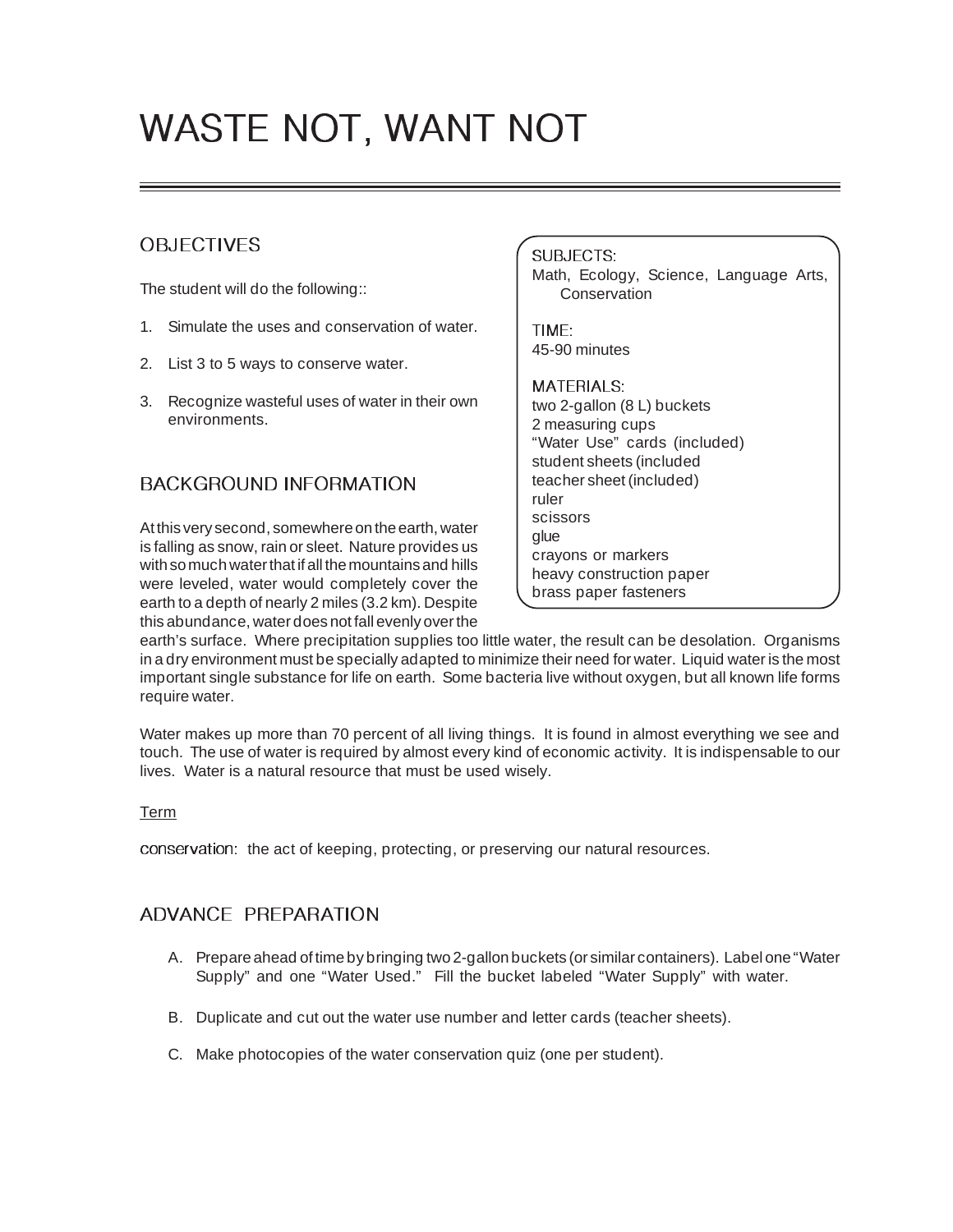## PROCEDURE

- I. Setting the stage
	- A. Have the students discuss all the various ways they use water in a single day.
		- 1. List them on the board and encourage them to include ways that water is used indirectly (e.g., farming, manufacturing, food processing).
		- 2. Categorize the list by having the students decide if the usage is play, work, or home.
	- B. Assign two students to special positions: one will be a recorder and the other will measure the amount of water used (this person will be the "Quantity Control Officer").
	- C. Show the students the bucket labeled "Water Supply." Measure the depth of water in the bucket with a ruler and have the "recorder" write the results on the board. Tell the students that the bucket labeled "Water Supply" represents the amount of fresh water allowed per day for the group.
	- D. Explain that in this simulation, there will be a Group 1 and a Group 2. (NOTE: This simulation is designed for 24 students. The number of participants can be varied as needed. Make sure there is an equal number of conserver and nonconserver cards.)
- II. Activity
	- A. Divide the class into 2 groups.
	- B. Pass out the "Water Use Number Cards" to Group 1 and the "Water Use Letter Cards" to Group 2. Explain that these cards represent how much water each person will use in a day.
		- 1. Begin with Group 1.
		- 2. As each student reads his demand on the water supply aloud, the "Quantity Control Officer" should remove that amount of water from the water supply bucket and place it in the bucket labeled "Water Used."
		- 3. Ask the student who has card number 1 to read his/her demand and the amount of water needed. Continue with subsequent numbers.
		- 4. This process should continue until all the number cards are used.
	- C. Measure the depth of water left in the "Water Supply" bucket. Have the recorder write the results on the board.
	- D. Subtract the amount of water left from the starting amount. Record the difference for Group 1.
	- E. Repeat the process for Group 2, beginning with the same amount of water as before. (NOTE: If none of the water has been spilled, dumping the used water back into the first bucket should be equal to the same amount.)
		- 1. Ask the student who has card A to read his/her demand and the amount of water needed. Continue with subsequent letters.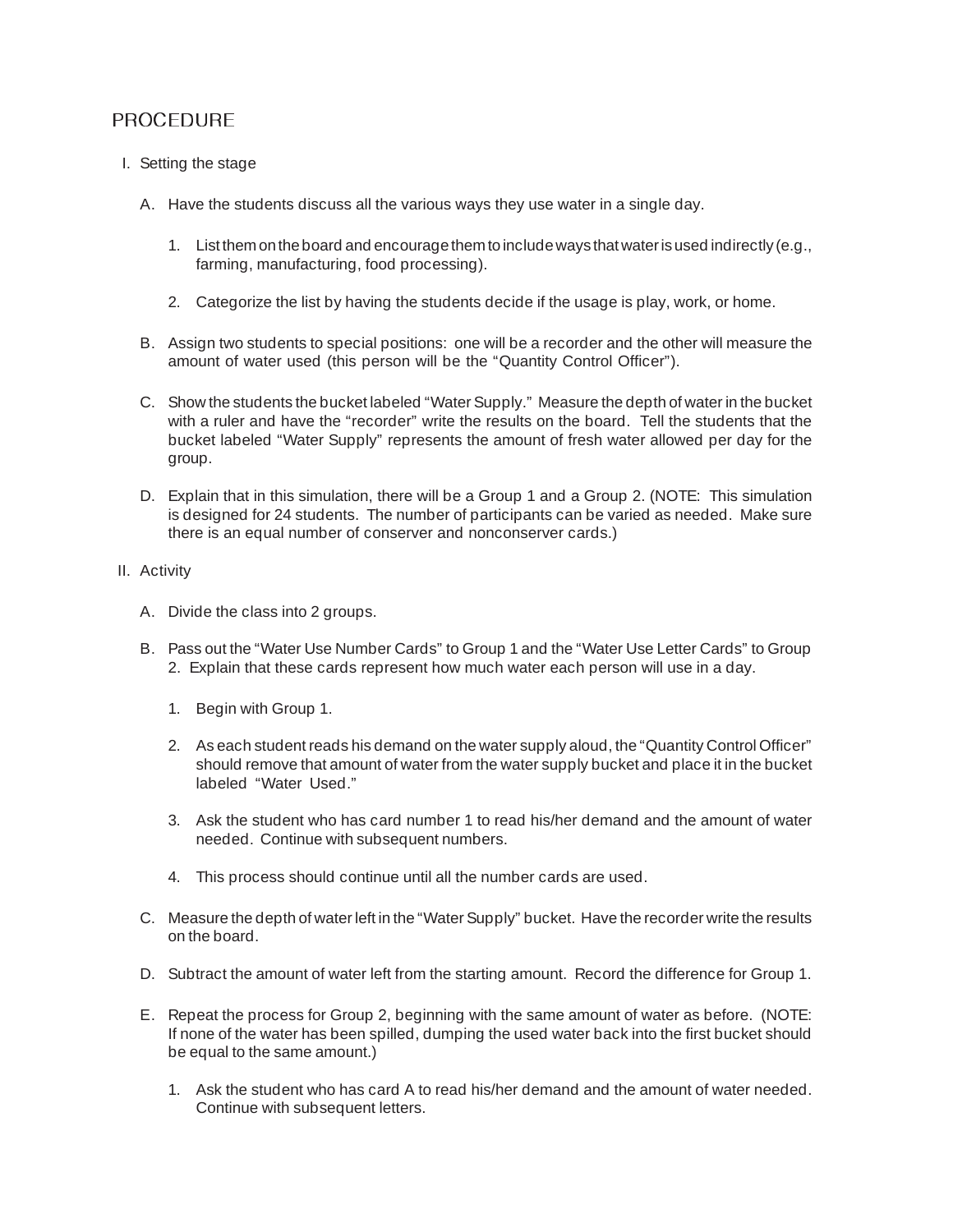- 2. This process should continue until all the letter cards in the group are used.
- F. Measure the amount of water left in the "Water Supply" bucket and record as before.
- G. Subtract the amount of water left from the starting amount. Record the difference for Group 2.
- H. Discuss the noticeable difference between the amounts left and have the students formulate explanations.
- I. Interject the "Water Trivia" teacher sheet; share selected facts with the students.
- III. Follow-Up
	- A. Have the students state the difference in the groups; they should notice how one group carefully used its water supply and the other used it without concern for the amount available.
	- B. Help the students explain the differences in behaviors in the water use by each group.
	- C. Ask the students how group 1 could have conserved more.
	- D. What things do the students do that could conserve water in their daily uses?
	- E. Have the students list 3 to 5 ways to conserve water.
	- F. Have the students complete the student sheet, "Water Conservation Quiz." (Answers: 1.W, 2.W, 3.W, 4.S, 5.S, 6.S, 7.S, 8.S, 9.W, 10.W)
- IV. Extensions
	- A. Give the students copies of the "Water Use Detective Badge and Citation" student sheet. Have them color and cut out the badge; they can pin or tape it to their shirts. Have the students become "Water Use Detectives" by finding as many ways as possible the school wastes water. Make a list of their findings and suggested solutions on the citation. Post these lists or send them to the principal.
	- B. Have the students complete a checklist of conservation improvements and practices in their individual homes as a homework assignment.
	- C. Have the students categorize the teacher sheet information (trivia) and student water use suggestions as to whether they are home, work, or play uses. Design circle, bar, or line graphs to show the results.
	- D. Have the students write a letter to the local newspaper explaining their concerns to the public.

#### **RESOURCES**

"The ABC's of Water Conservation," Channing L. Bete Company, New York, 1981.

- Burch, Sandra K., "Be Water-Wise," Virginia Water Resource Center, Blacksburg, Virginia, 1983.
- Leopold, L. and W. Langhein, A Primer On Water, U.S. Government Printing Office, Washington, DC, 1960.
- "The Story of Drinking Water: Teacher's Guide Primary Level," American Water Works Association, Denver, Colorado, 1984.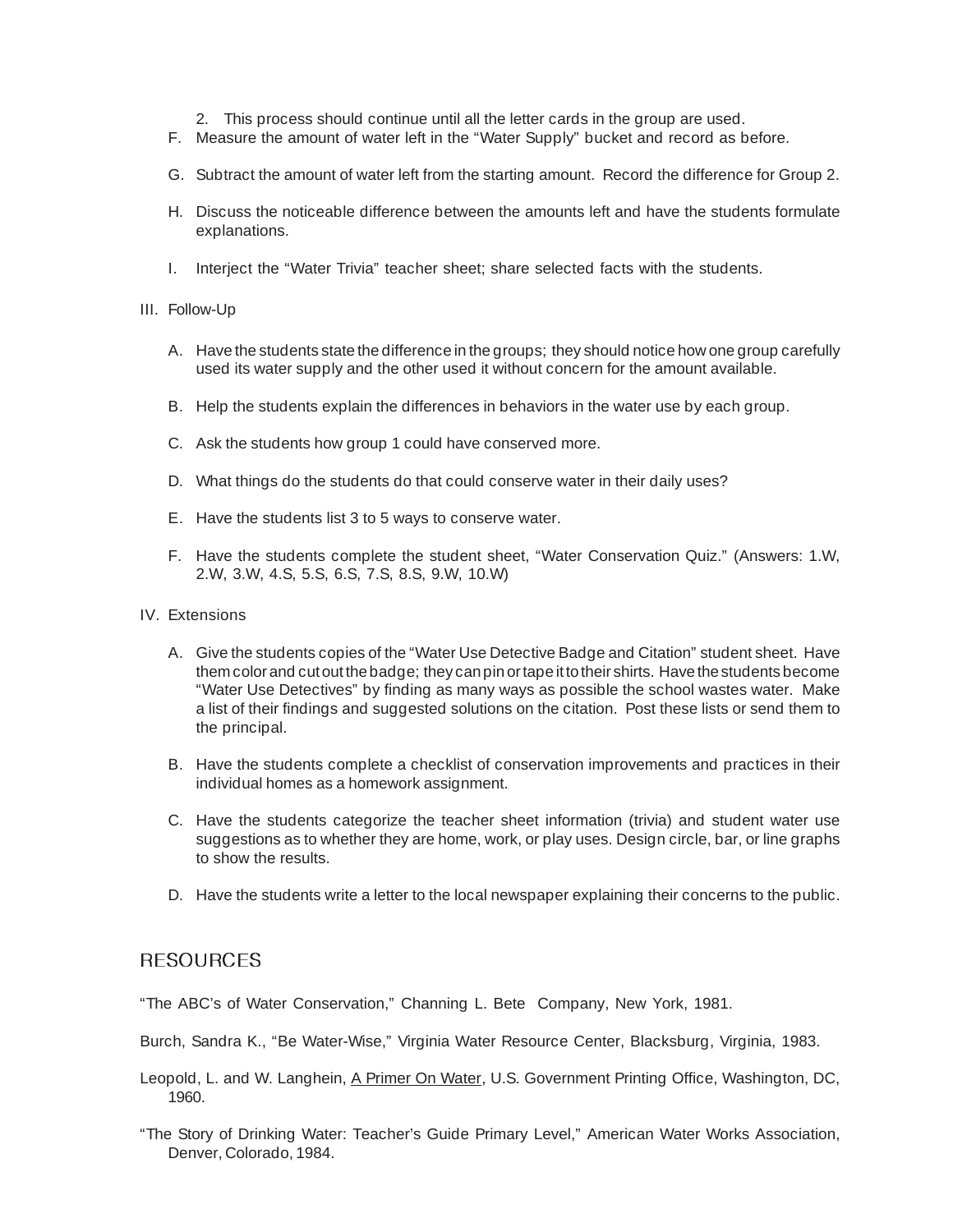# WATER USE NUMBER CARDS

Group 1

| #1 I have been working in the sun<br>and am very thirsty. I would like<br>some cold water to drink. 1 CUP<br>$(250 \; \text{m})$ | #2 I have been playing basketball and<br>need to take a bath. 3 CUPS (750 mL)                               |
|----------------------------------------------------------------------------------------------------------------------------------|-------------------------------------------------------------------------------------------------------------|
| #3 Mom asked me to wash the<br>breakfast dishes, so I put them in<br>the dishwasher and turned it on. 2<br>CUPS (500 mL)         | #4 Mom said my tennis shoes need<br>cleaning, so I ran them through the<br>washing machine. 2 CUPS (500 mL) |
| #5 Since it's so hot outside, I want<br>to fill up the wading pool. 2 CUPS<br>$(500 \, \text{mL})$                               | #6 It is time for lunch and I need to<br>wash my hands with the faucet run-<br>ning. 1 CUP (250 mL)         |
| #7 Mom wants me to wash her car<br>tonight. 2 CUPS (500 mL)                                                                      | 1 CUP<br>#8 Flush the toilet, please.<br>$(250 \; \text{mL})$                                               |
| #9 Dad and I are growing a garden.<br>Since plants need water, turn the<br>sprinkler on, please. 2 CUPS<br>$(500 \, \text{mL})$  | #10 I just ate an ice cream cone. I need<br>to brush my teeth with the faucet<br>running. 1 CUP (250 mL)    |
| #11 Our grass needs water to grow<br>every day. 1 CUP (250 mL)                                                                   | #12 I noticed the faucet leaking but it's<br>nothing more than a drip. 1 CUP<br>$(250 \; \text{m})$         |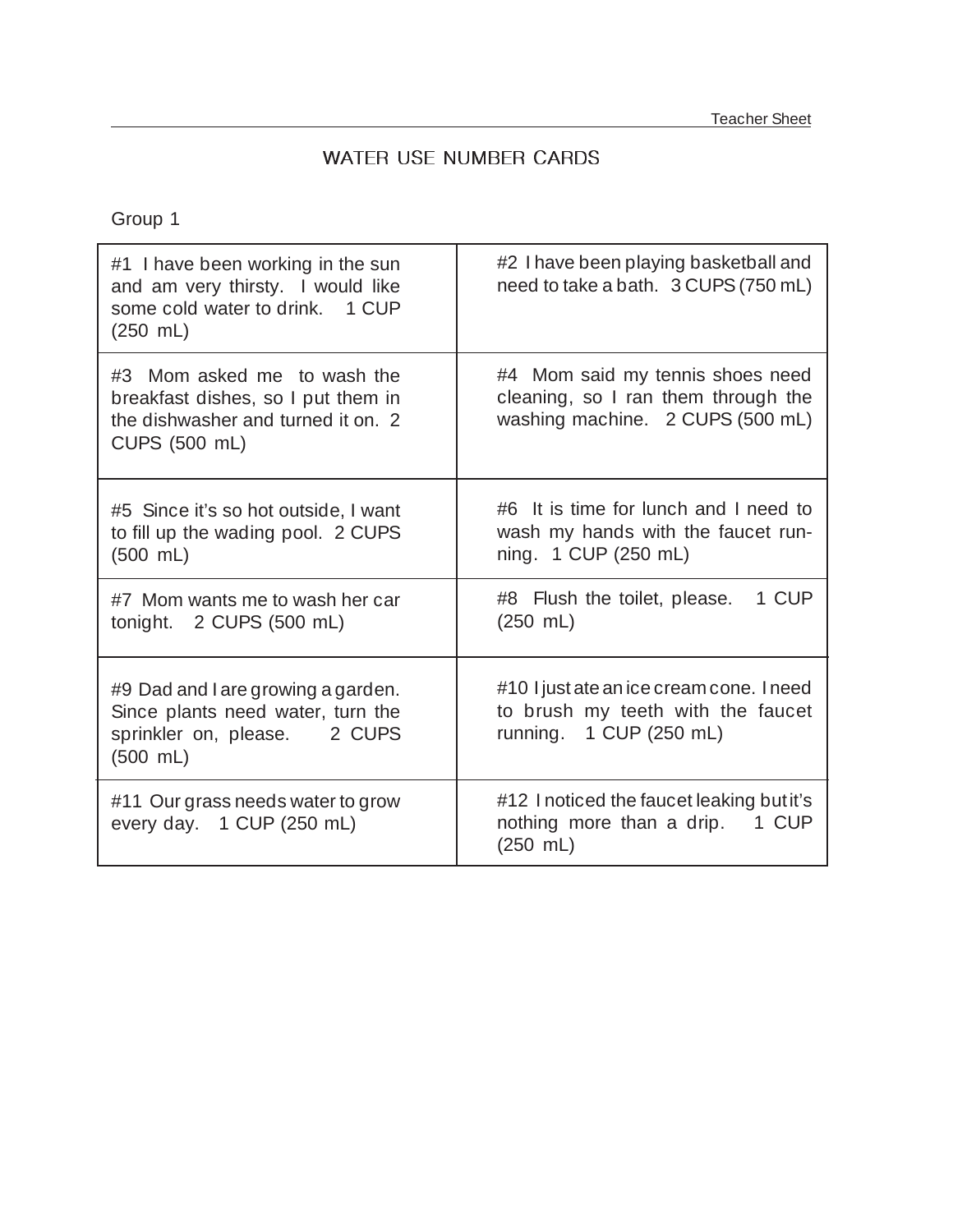# WATER USE LETTER CARDS

Group 2

| A. I have been working in the sun and<br>am very thirsty. There is a cold bottle<br>of water in the refrigerator. 1/2 CUP<br>(125 mL)                                         | B. I have been playing basketball and<br>I need to take a short 5-minute shower.<br>1/2 CUP (125 mL)                                                    |
|-------------------------------------------------------------------------------------------------------------------------------------------------------------------------------|---------------------------------------------------------------------------------------------------------------------------------------------------------|
| C. Mom asked me to wash the break-<br>fast dishes. I will wait until our dish-<br>washer is full. 1/2 CUP (125 mL)                                                            | D. Mom said my tennis shoes need<br>cleaning. I'll run them in the washing<br>machine when it is full of old towels or<br>cleaning rags. 1 CUP (250 mL) |
| E. Since it is so hot outside, I want to<br>fill the wading pool, but I don't need<br>to fill it to the top. 1 CUP (250 mL)                                                   | F. It is time for lunch and I need to<br>wash my hands. I'll just fill the sink<br>halfway and not run the faucet.<br>1 / 2 C U P ( 1 2 5 m L )         |
| G. Mom wants me to wash her car, so<br>I'll use the water I saved from the<br>kitchen and bathroom sinks instead of<br>letting the water run down the drain.<br>0 CUPS (0 mL) | H. Please flush the toilet. There is a<br>plastic bottle filled with stones in the<br>tank. 1 CUP (250 mL)                                              |
| I. Dad and I are growing a garden. We<br>use a soaker hose and mulch the<br>plants. I'll also use rainwater we<br>have saved. 1/2 CUP (125 mL)                                | J. I just ate an ice cream cone. I need<br>to brush my teeth. I never leave the<br>water running. 1/2 CUP (125 mL)                                      |
| K. Our grass needs water to grow, but<br>not every day. We use a soaker hose.<br>1/2 CUP (125 mL)                                                                             | L. I noticed the faucet leaking so I told<br>my dad and he fixed it. 0 CUPS (0 mL)                                                                      |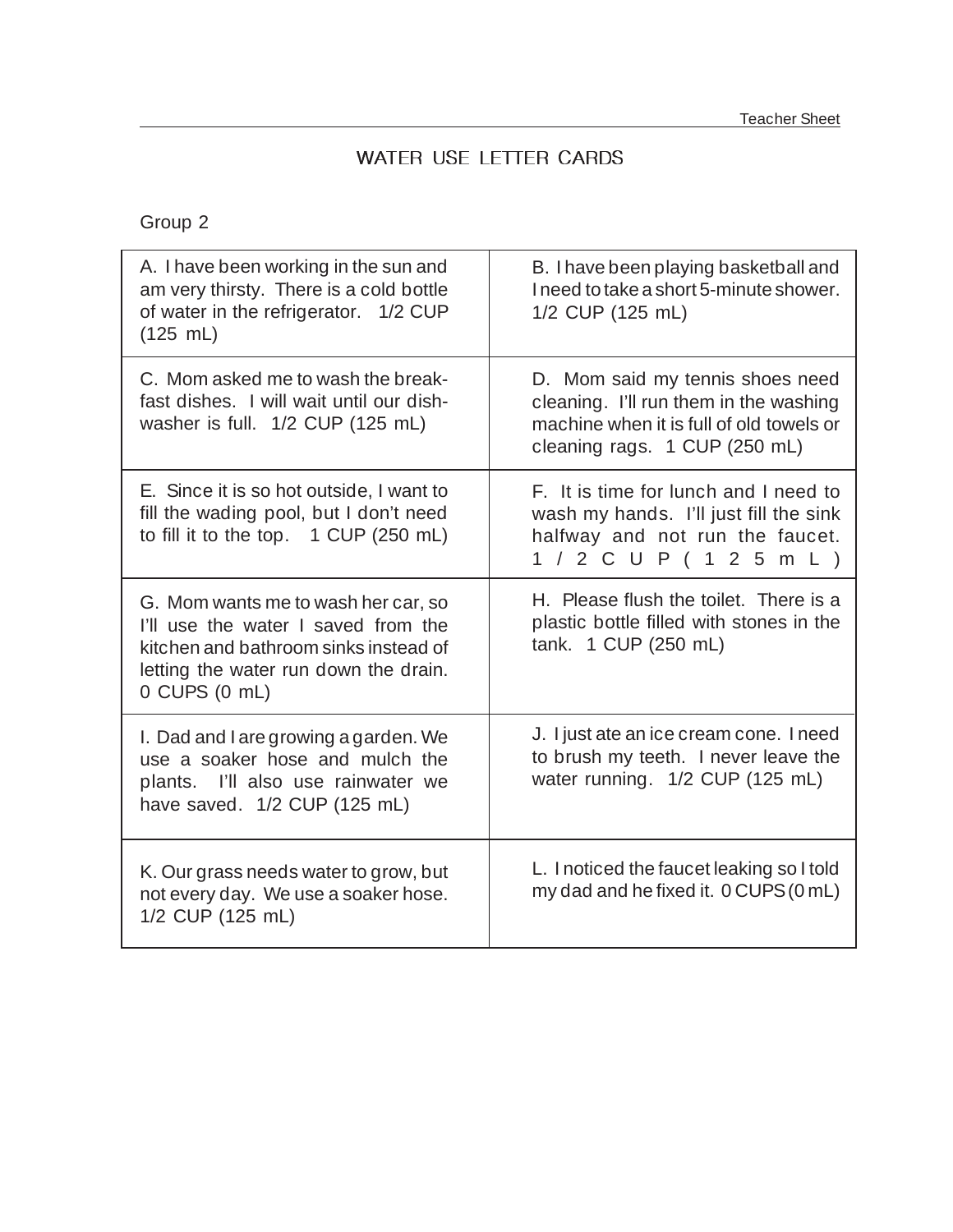## WATER TRIVIA

- 1. It takes 100,000 gallons (379,000 L) of water to manufacture one automobile.
- 2. 122 gallons (462 L) of water are needed to produce one loaf of bread.
- 3. It takes 50 glasses of water to grow 1 glass of orange juice.
- 4. 97 percent of all earth's water is salty; only 3 percent is fresh water.
- 5. 3/4 of the earth's surface is covered with water.
- 6. A 20-minute shower uses 16-20 gallons (60-75 L) of water.
	- A 10-minute shower uses 8-10 gallons (30-38 L) of water.
	- A 5-minute shower uses 4-5 gallons (15-19 L) of water.
- 7. It takes 3 gallons (11 L) of water to flush a toilet.
- 8. It takes 30-40 gallons (115-150 L) of water for a tub bath.
- 9. 10 gallons (38 L) of water is required to hand wash dishes.
- 10. It takes 20-30 gallons (75-115 L) of water to run a washing machine.
- 11. The average American home uses an average of 293 gallons (1,110 L) of water a day.
- 12. It takes 2,500 gallons (9,500 L) of water to produce one pound (2.2 kg) of beef.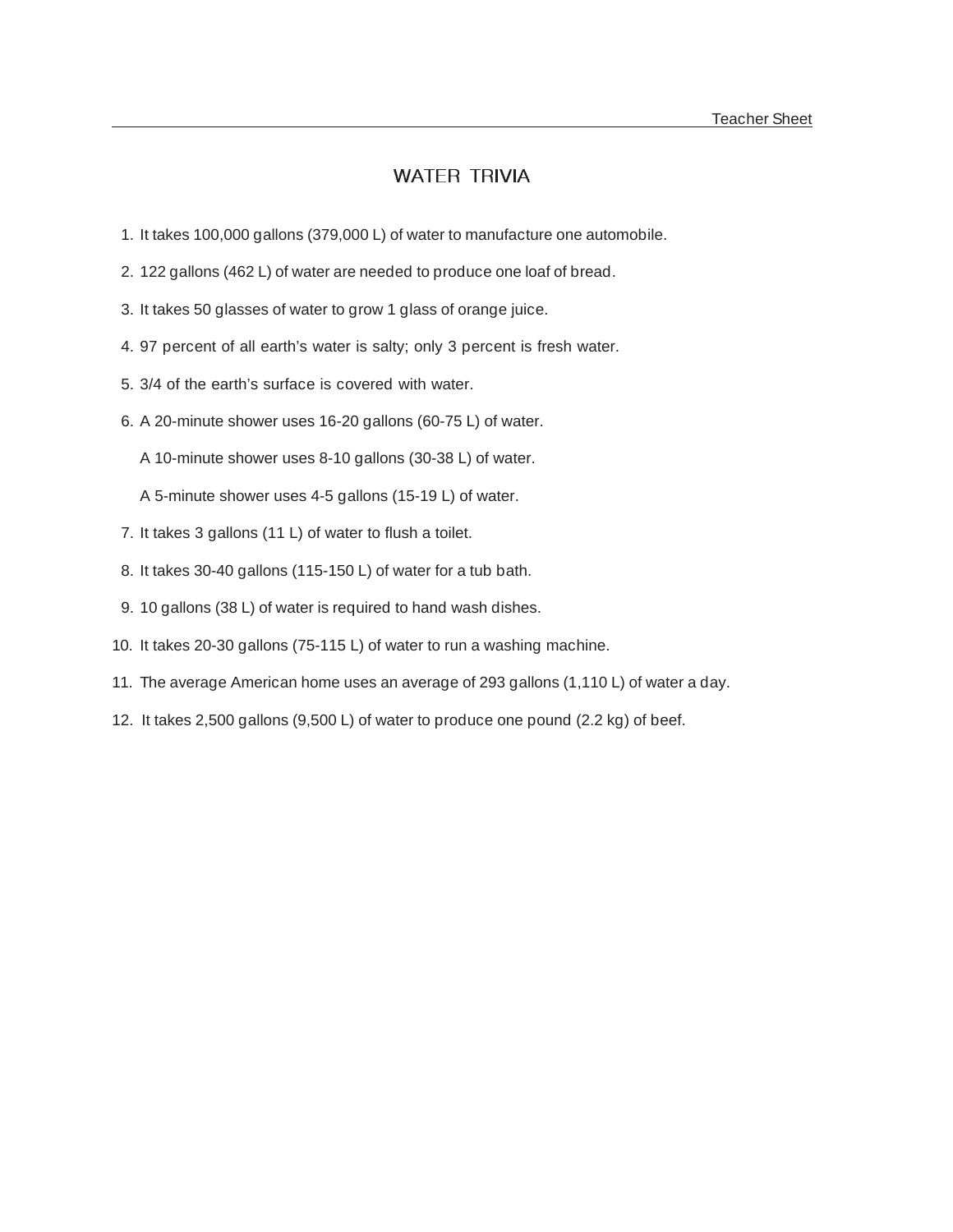#### WATER CONSERVATION QUIZ

#### Saving or Wasting

Print an "S" on the line before an action that saves water. Print a "W" on the line before an action that wastes water.

- **\_\_\_** 1. Take long showers.
- **2.** Fill the bathtub full.
- **\_\_\_\_** 3. Delay fixing a leaky faucet.
- **4.** Fix a leaky toilet.
- \_\_\_\_ 5. Wash only full loads in the washing machine or dishwasher.
- \_\_\_\_ 6. Fill the bathtub 1/4 full.
- \_\_\_\_ 7. Turn off water while brushing teeth.
- **\_\_\_** 8. Fix leaky faucet.
- \_\_\_\_ 9. Wash a few clothes every day.
- **\_\_\_\_** 10. Let water run while brushing teeth.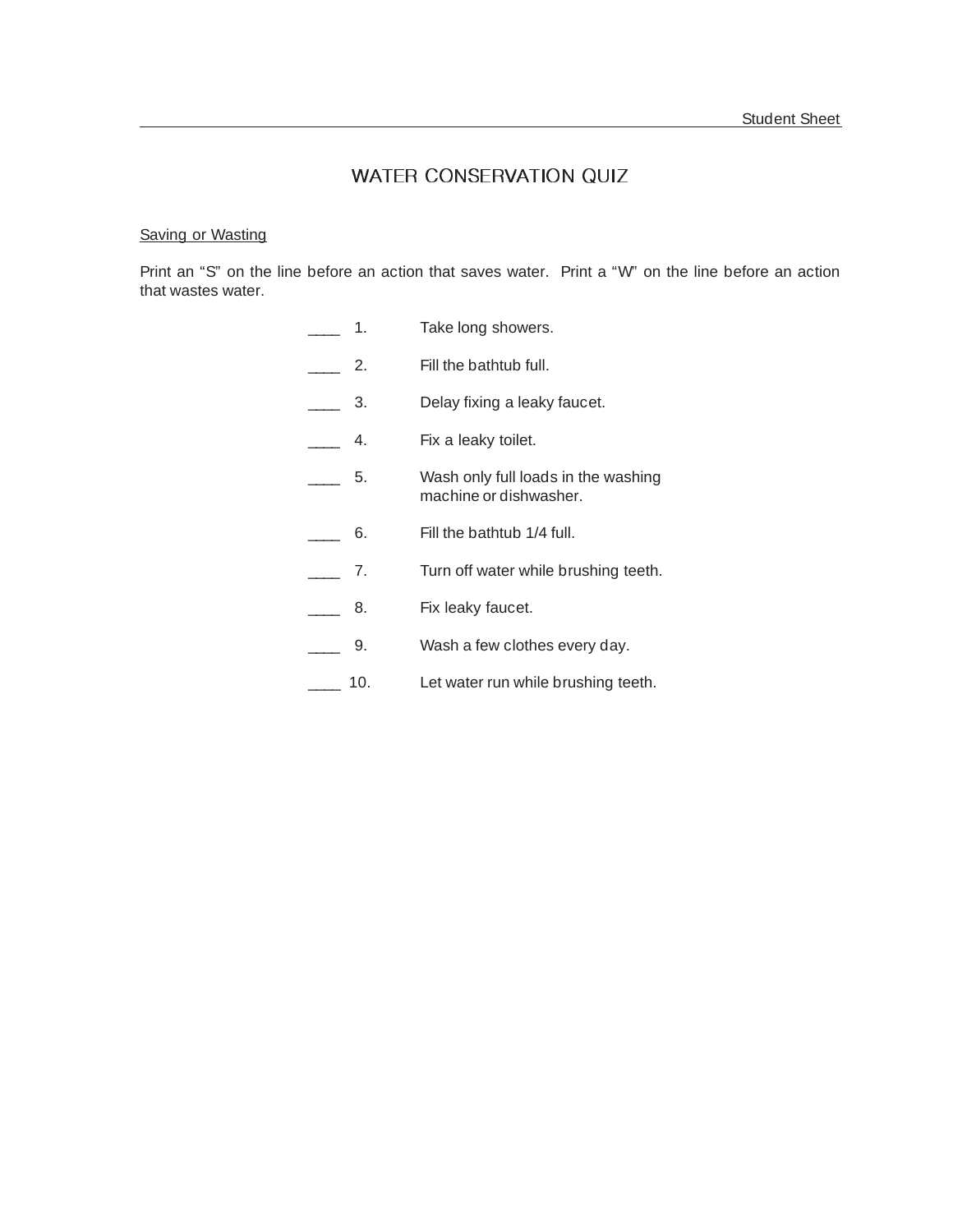| <b>Water Waste</b><br><b>CITATION</b>                                                           |  |
|-------------------------------------------------------------------------------------------------|--|
|                                                                                                 |  |
|                                                                                                 |  |
|                                                                                                 |  |
| the contract of the contract of the contract of the contract of the contract of the contract of |  |
| Issued by Officer<br>(name)                                                                     |  |
| Date $\qquad \qquad$                                                                            |  |

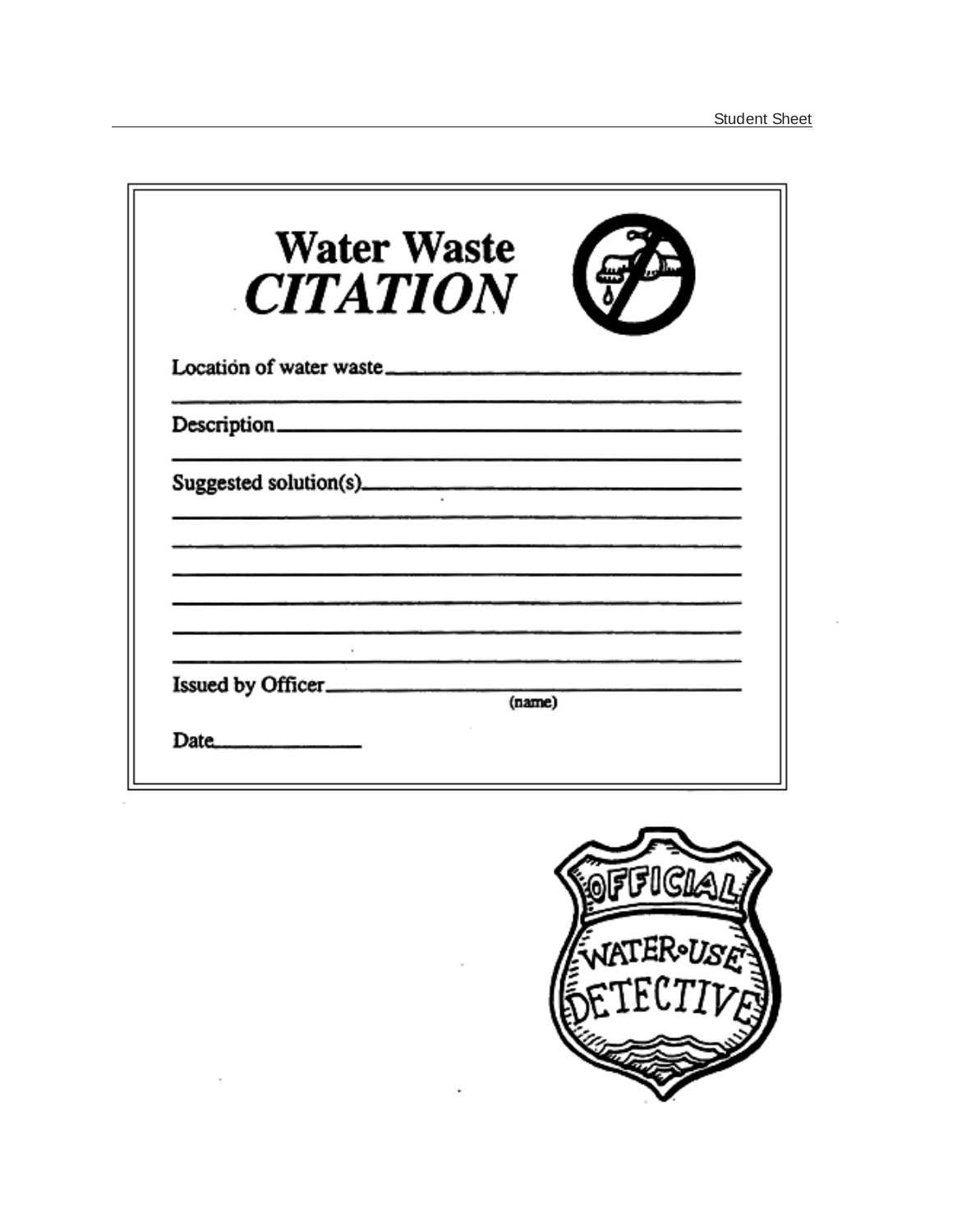#### MAKE A WATER CONSERVATION WHEEL!